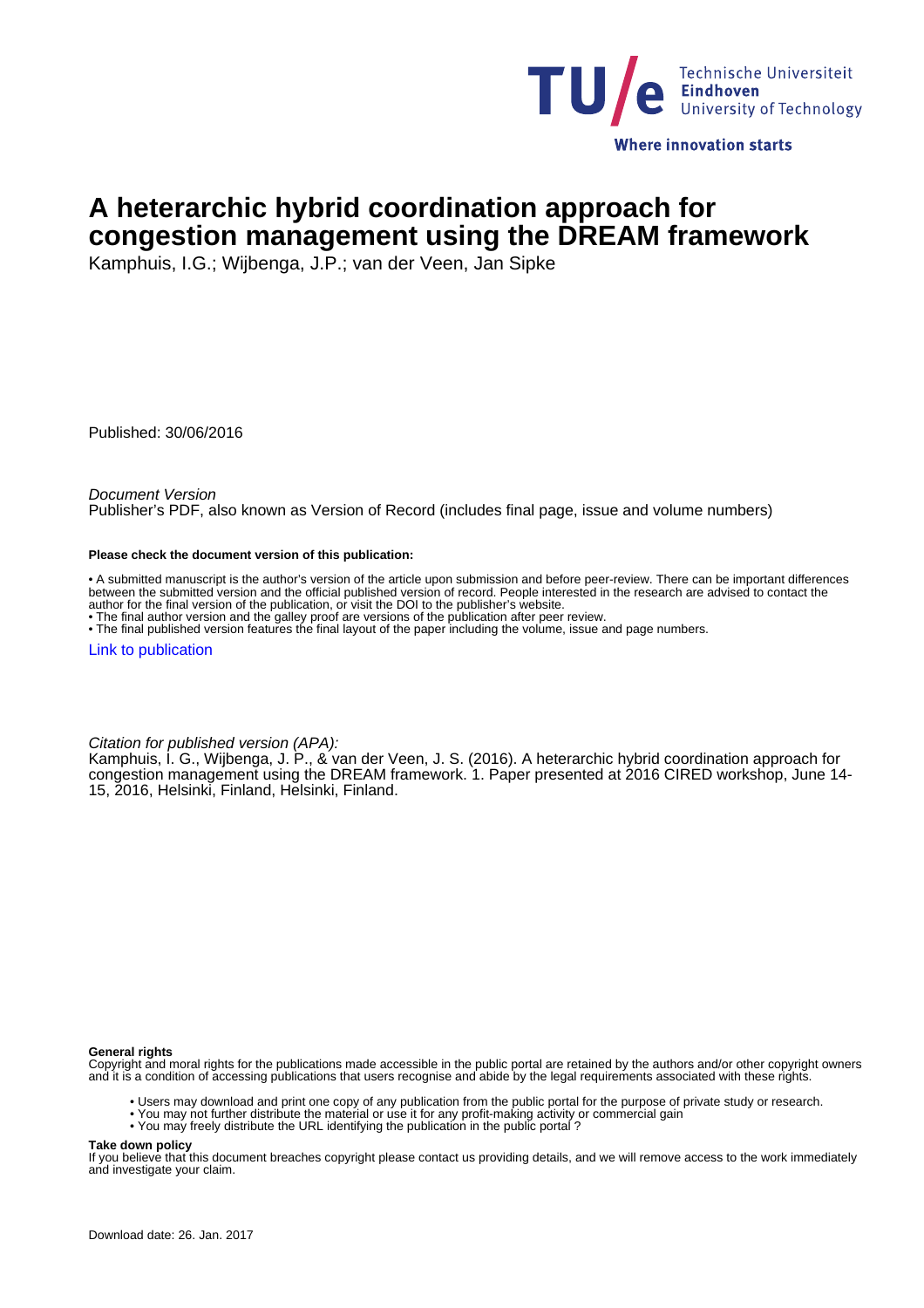

# **A HETERARCHIC HYBRID COORDINATION STRATEGY FOR CONGESTION MANAGEMENT AND MARKET OPTIMIZATION USING THE DREAM FRAMEWORK**

TNO – the Netherlands TNO- the Netherlands TNO- the Netherlands

René KAMPHUIS Jan Pieter WIJBENGA Jan Sipke van der VEEN rene.kamphuis@tno.nl jan\_pieter.wijbenga@tno.nl jan\_sipke.vanderveen@tno.nl

# **ABSTRACT**

 *Software agent-based strategies using micro-economic theory like PowerMatcher[1] have been utilized to coordinate demand and supply matching for electricity*. *Virtual power plants (VPPs) using these strategies have been tested in living lab environments on a scale of up to hundreds of households. So far, the coordination configuration of a VPP is fixed in these settings. The DREAM [\[2\]](#page-4-0) framework architecture uses heterarchies to make parts of a VPP flexible in coordination strategy depending on the current operational grid status. In this way, a sub-VPP, serving one coordination objective, can decouple from and couple to an overarching VPP with another coordination objective dynamically.*

 *In this paper a grid congestion simulation with an overarching VPP coordinating demand and supply for electricity market optimization [\[3](#page-4-1)*] *and a sub-VPP reacting to a heat-pump congestion event in winter and a PV overproduction event in summer is described. The simulation was run in a static simulator [\[4\].](#page-4-2) The LVsegment consisted of 'flameless' residential areas with well-insulated homes with primarily heat pumps for heating and some renovated homes with local gas-fired co-generators of heat and electricity. Households additionally had solar cells, batteries and EV charging units. The goal of the additional coordination sub-VPP was to solve grid stability issues like congestion due to heat pump loads in winter and overproduction by PV in summer in this physical part locally, while the rest of the cluster remained unaffected and still optimizing for the commercial goal.*

 *The results were analyzed in terms of infringement of comfort parameters and performance in adapting the flexible load and generation. It appeared,substantial load shedding and load shifting of devices is possible to show the synergy in solving the grid stability issues evenly sharing the discomfort to the individual heating devices. By changing their charging strategy, the new algorithm also showed heat storage and electricity storage devices providing additional support.* 

#### **INTRODUCTION**

 The simplest definition of flexibility can be given as a bandwidth around a required momentary power value of a connection or a device. The flexibility can be discriminated in a part to be used in normal operation,

that, for example, might be expressed in a PowerMatcher bid-curve [1]. This part may be utilized by a commercial party in normal grid operation to balance the portfolio. The timescale for it to be mobilized is in the order of tens of seconds to minutes. Another part can be utilized as a contingency reserve by a grid operator to prevent the operation of the power system to go into a critical situation. The second part typically has to be used in the seconds scale. In micro-economic terms, primary processes, using electrical energy, have different utilities for flexibility on these different time scales. This economic utility can be translated in a price that can be used for coordination.

# **COMBINING MICRO-ECONOMIC COORDI-NATION MECHANISMS**



Figure 1 PowerMatcher incorporating bid-ladder bids

PowerMatcher, as an agent-based software technology, so far, has been used to operate in a polling or event-based manner with bidding in a bottom-up way. The protocol consists of the sending bids to an auctioneer agent in the form of bid curves based on the current cost and utility of a primary user process and allocation by the auctioneer in the form of equilibrium prices. Figure 1 depicts the topology for a PowerMatcher based virtual power plant application. The operational mode is soft controlled with interaction times in the order of 30 seconds to several minutes dependent on the ICT-network and the response time characteristics of the power generating or consuming processes. The ability to exert an additional, seconds timescale reaction to power system events can be used for intelligent load shedding and generation management during operation near to real-time critical circumstances. Response to events on a short timescale requires a mechanism, that allows operation initiated from the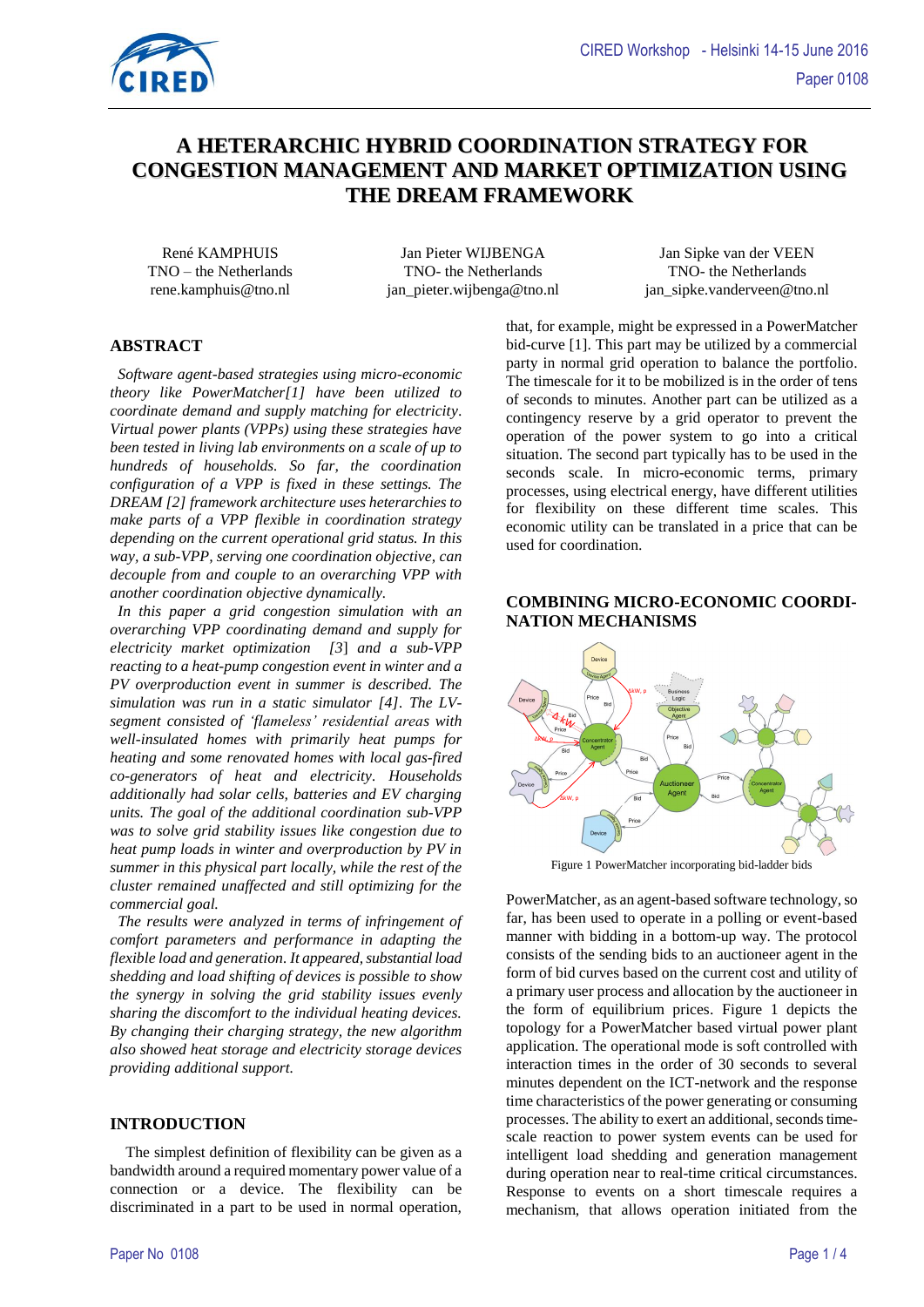

Concentrator Agent level directly mapped to grid components that can generate a quick flexibility response.

A light-weight, fast-response time mechanism for reserve capacity markets is aggregating bids into so called bidladders. In red in figure 1 the implementation of such a mechanism via a bid-ladder (ΔkW, price) contribution within PowerMatcher is depicted. At the Concentrator Agent level, ΔkW/price pairs are received from the device agents. These are assembled to a price sorted list of offers of available power for increasing generation/decrease of demand (ramp-up) and for decrease of generation/increase of demand (ramp-down). Going in a part of a physical network from one grid operational state to another then only affects one or more of the Concentrator Agents in the topology.

Combining bid-curve markets on the commercial level and bid-ladder markets on the concentrator-level, the requirements of intermediate response times and of short response times required by DSO operation can be satisfied simultaneously. It also provides an approach that retains the scalability of agent based control. As in the PowerMatcher use case, in the combined approach, no absolute price information is necessary. PowerMatcher prices are only used for internal coordination. The bid ladders are scaled and normalized to the same unit as the PowerMatcher bid curves (the power matcher simulation use case has 100 steps for the price vector). The simplest approach going from a bid curve to a bid-ladder bid is shown in figure 2. The figure indicates the equilibrium price based on the bid curves.



Given the fact, that a primary electricity consuming process allowed deviation, ΔkW, from the currently generated power, can be priced at a  $\Delta p$ , because the reduction in load leads to a loss of primary process economic utility.

Combining bid-curve and bid-ladder coordination markets requires one additional functional requirement to PowerMatcher device agents. On receiving a price from the Auctioneer via the Concentrator, the device wanting to participate has to formulate two bid ladder bids, which essentially contains a ΔkW (positive or negative) for rampup or ramp-down. Then, in case of a grid-event requiring a ΔkW for the devices, connected to the Concentrator, the Concentrator collects the bid ladder bids and traverses the bid ladder until the required amount of power is reached at the lowest price. For only those devices, which are selected to contribute, the a ΔkW is allocated and a signal is sent. In this way, a certified response can be achieved.

The price for the ΔkW-bid not necessarily has to be related to the bid curve bid. It reflects the value of the impact on and economic utility of the current primary process. In order to avoid rebounce effects, the agents contributing to the immediate resolution of the critical situation, also have to adapt their bid curve bidding strategy and extend their process limits. In this way, the desired power modification can be achieved, until the condition can been cleared by the grid operator. Using the bid ladder mechanism, the contributions from different types of devices can be obtained disturbing primary processes to the minimal extent reaching the optimal common economic utility for all the devices connected in the local cluster optimum.

#### **SIMULATION SET-UP**

A static simulator [\[5\]](#page-4-3) was adapted and used to configure a number of high DG-RES residential neighbourhoods equalling an MV and number of LV sections. 240 residential homes were investigated with an equal mixing of lifestyles and energy usage. Lifestyles were either based on families with double income/no kids, single income 2 kids and retired. Dwellings were 90% of well-insulated and 10% of renovation type. The insulated houses had heat pumps (1.3 kW) with a COP of 3.0. The renovation houses were equipped with Stirling micro-CHPs with 1.3 kW and a heat to power ratio of 7.0. Furthermore PV (1 kW; with typically Netherlands solar radiation incidence) and domestic EV charging (20 kWh, 8 kW) were taken into account. The simulation environment has the possibility to simulate grid events like congestion due to overload or over-generation.

### **SIMULATION RESULTS**



Figure 3 Grid segment imposed load constraint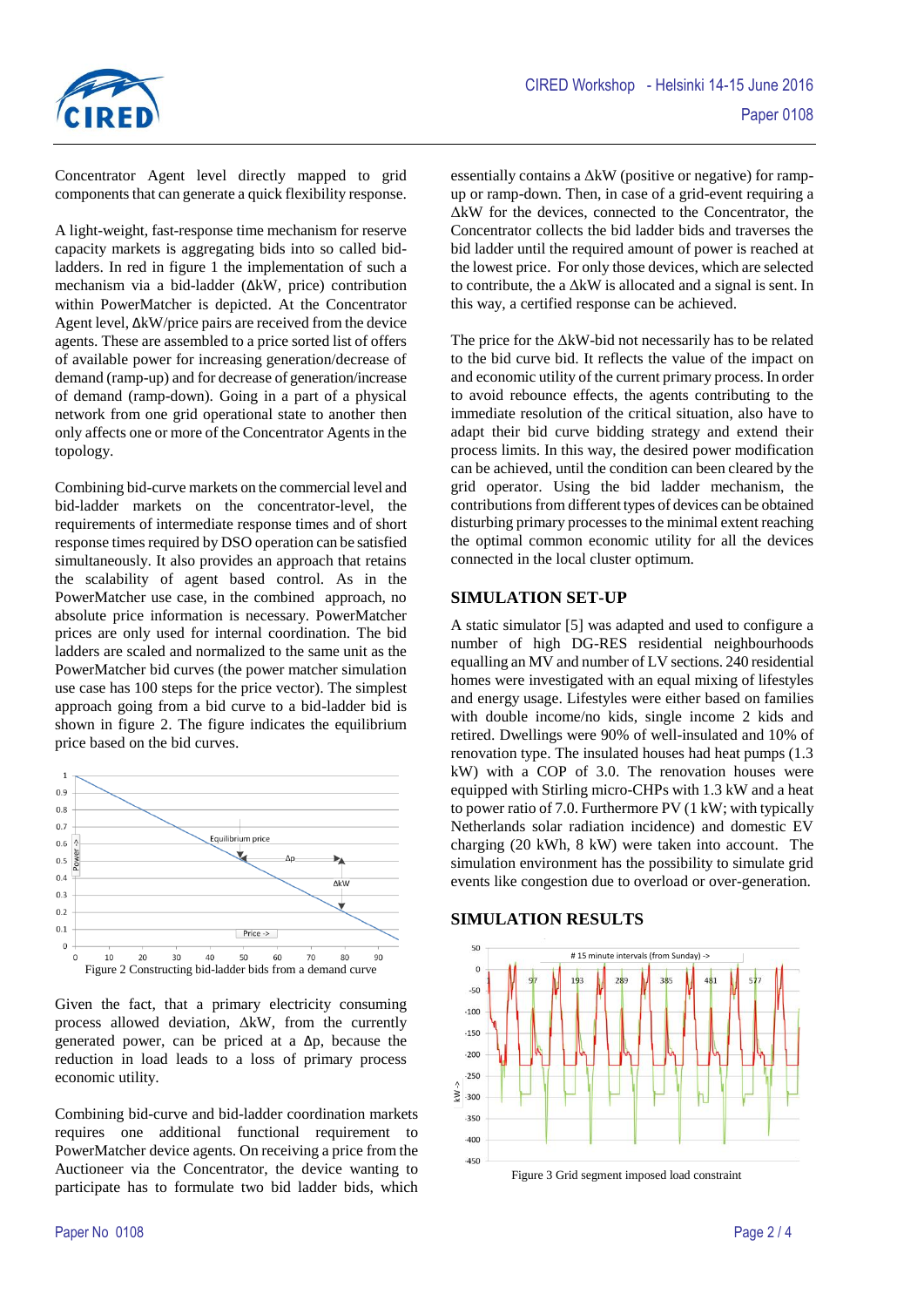

Figure 3 presents the load in the grid segment over one week in the unconstrained situation in green. In the red graph a reduction in used capacity to a factor of 0.55 is applied. If the limits are exceeded, the capacity to apply a Δ-kW in the bid ladder markets is mobilized to compensate. Additional ΔkW-allocation on these markets leads to a change in the realized temperature profiles of the heating systems due that no longer can satisfy the heat demand.



This is shown in Figure 4 for the heat pump equipped insulated homes. The blue profile indicates the life style averaged user defined setpoint. During the heavily congested period, the realized temperature profiles differ significantly from the set-points because the power consumption of the heat pumps is lowered by the bidladder based mechanism induced load reduction. Especially because of the impact of the congestion during the evening, the temperatures in the homes can be seen to lower due to the reduction of the power consumption, leading to an overall reduction of comfort. In view of the reduction of the power by 45% below the requested value, however, this reduction is acceptable compared to a power outage which would be otherwise result from the congestion.



A reversed effect can be observed for the micro-CHP equipped homes (Figure 5). By generating more electricity, the temperatures in the micro-CHP equipped homes increase during the congested part of the day aiding in avoiding a blackout. The effect here, as shown in figure 5, also can be seen to be most prominent during the evening. Again temperature deviations in the order of 2.5 degrees can be found, leading to a similar comfort deviation as compared to the heat-pumps.

Nightly, home charging EV agents were also included in the cluster calculations. In the constrained capacity periods, the SOC at the end of the planned charging period is 10-15 percent lower than in the unconstrained situation. This is shown in Figure 6. The planned SOC based on the expected driving pattern is shown in blue; the congested and noncongested SOC patterns are shown in red and green respectively. During off-grid operation the SOC is indicated as zero.



Figure 6 State-of-charge for residential EV-charging

Home bound local storage power units currently get serious interest for stabilizing picogrids and for self-consumption. In Europe and the US, systems like Tesla's power wall are close to market introduction. Therefore, in the congested cluster also a number of power storage units was included to buffer the electricity at a power of 1 kW and a total energy volume of 3 kWh for each household. It can be seen from figure 7, that the battery, during the grid contingency, aids in stabilizing and providing stored power locally by discharging and charging additional energy.